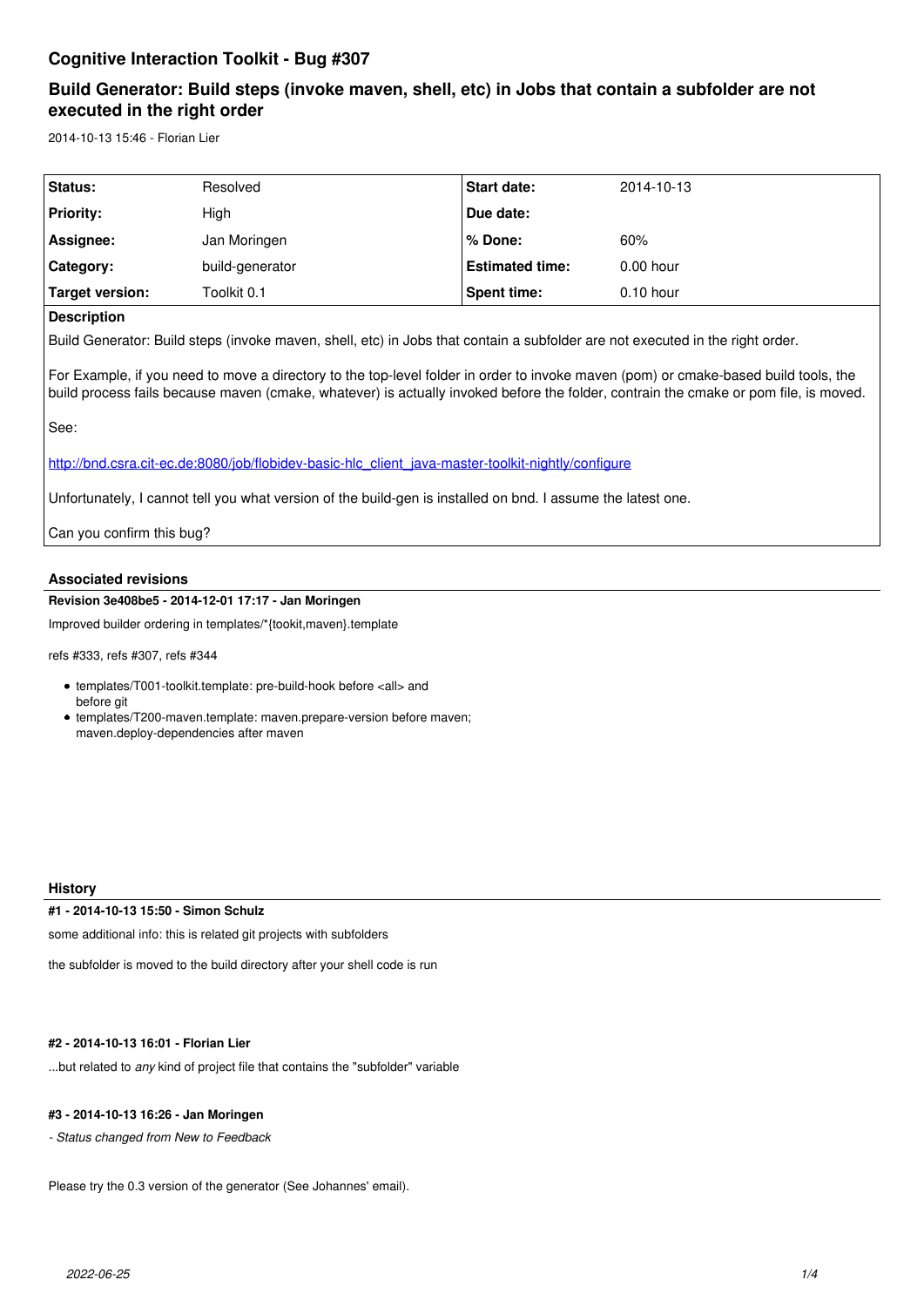### **#4 - 2014-10-23 17:05 - Jan Moringen**

*- Status changed from Feedback to Resolved*

*- % Done changed from 0 to 100*

{

"

## **#5 - 2014-11-11 15:31 - Simon Schulz**

```
bug still exists...
build-generator version 0.3.36
   "name": "libreflexxes",
   "templates": [ "cor-lab", "freestyle" ],
   "catalogue.component.title": "libreflexxes",
   "catalogue.component.nid": "0",
   "variables": {
      "description": "libreflexxes - a motion/trajectory generation lib. we use the open source type2 library (no jerk limitation). the type5 library is
 available for academic use for free (contact reflexxes.com)",
      "keywords": [ "motion", "trajectory", "planning" ],
      "repository": "https://projects.cit-ec.uni-bielefeld.de/git/flobidev.core/",
      "sub-directory": "external/ReflexxesTypeII_v1.2.3/",
                      ["master" ],
      "extra-provides" : [
         [ "cmake", "libreflexxes" ]
      ],
      "shell.command": "
ARCH=\\$(case \\$(uname -m) in (i686) echo x86 ;; (x86_64) echo x64 ;; esac)
ls -al
ls -al *
cd Linux
make all
mkdir -p ${toolkit.dir}/lib/pkgconfig
mkdir -p ${toolkit.dir}/include
install \\${ARCH}/release/lib/shared/libReflexxesTypeII.so ${toolkit.dir}/lib
install ../include/*.h ${toolkit.dir}/include
echo \"#pkg config file for reflexxes lib\nprefix=${toolkit.dir}\nexec_prefix=\\${prefix}\nlibdir=\\$(prefix)/lib\nincludedir=\\$(prefix)/include\nName:
 reflexxes\nDescription: reflexxes motion lib\nVersion: 1.2.3\nRequires:\nLibs: -L\\${libdir} -lReflexxesTypeII\nCflags: -I\\${includedir}\n\n\" >
 ${toolkit.dir}/lib/pkgconfig/libReflexxesTypeII.pc
 }
produces:
..
  <builders>
   <hudson.tasks.Shell>
     <command>
ARCH=$(case $(uname -m) in (i686) echo x86 ;; (x86_64) echo x64 ;; esac)
ls -al
ls -al *
cd Linux
make all
mkdir -p /media/local/vol/flobi-emotrack/releases/nightly/lib/pkgconfig
mkdir -p /media/local/vol/flobi-emotrack/releases/nightly/include
install ${ARCH}/release/lib/shared/libReflexxesTypeII.so /media/local/vol/flobi-emotrack/releases/nightly/lib
install ../include/*.h /media/local/vol/flobi-emotrack/releases/nightly/include
echo "#pkg config file for reflexxes lib
prefix=/media/local/vol/flobi-emotrack/releases/nightly
exec_prefix=${prefix}
libdir=$(prefix)/lib
includedir=$(prefix)/include
Name: reflexxes
Description: reflexxes motion lib
Version: 1.2.3
```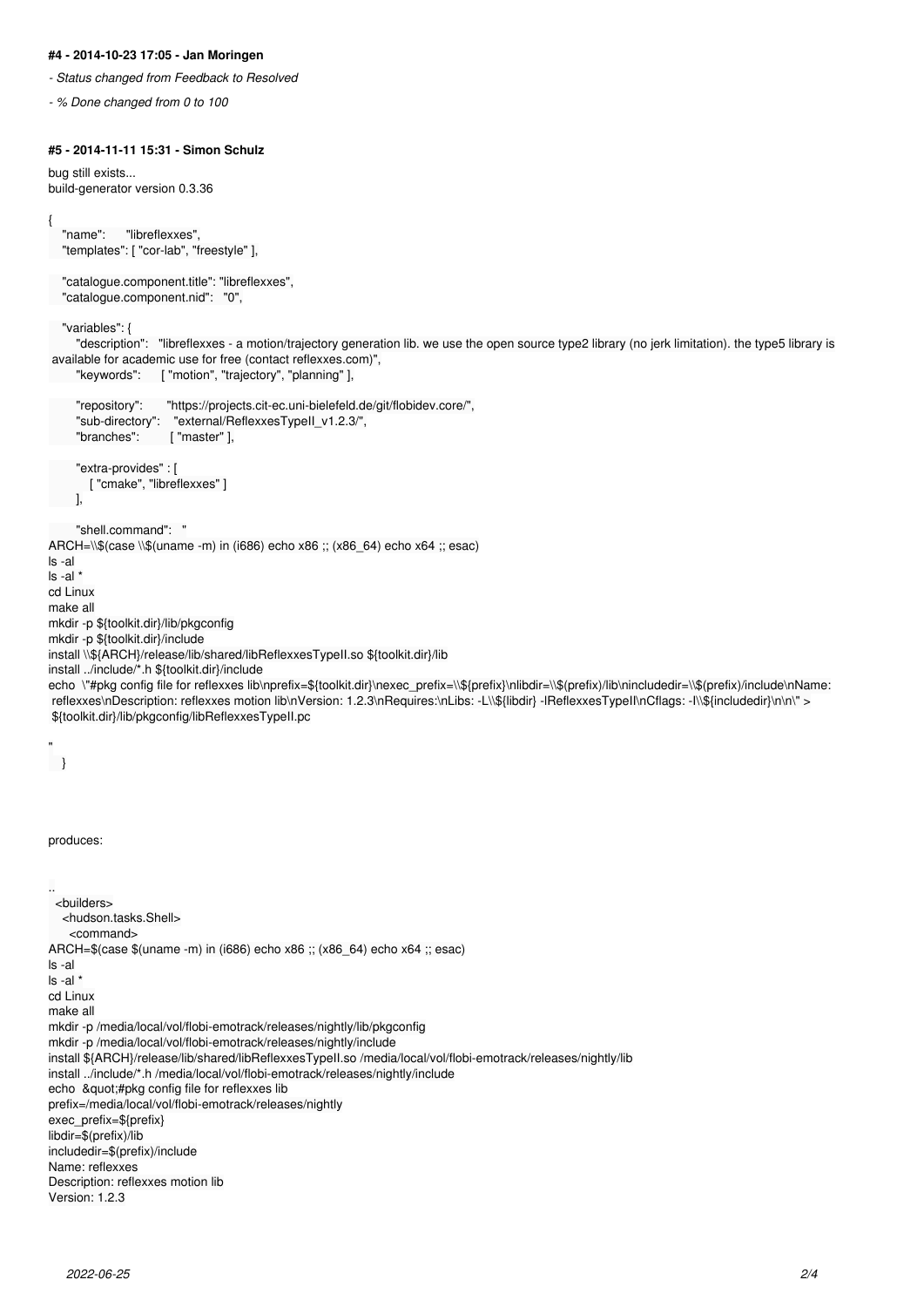Requires: Libs: -L\${libdir} -lReflexxesTypeII Cflags: -I\${includedir}

" > /media/local/vol/flobi-emotrack/releases/nightly/lib/pkgconfig/libReflexxesTypeII.pc

</command>

</hudson.tasks.Shell>

<hudson.tasks.Shell>

<command>find . -mindepth 1 -maxdepth 1 -not -name &quot;external/ReflexxesTypeII\_v1.2.3/&quot; -exec rm -rf {} \;

# Uniquely rename directory. temp=\$(mktemp -d ./XXXXXXXX) mv "external/ReflexxesTypeII\_v1.2.3/" "\${temp}/"

# Move contents to toplevel workspace directory. find "\${temp}" -mindepth 2 -maxdepth 2 -exec mv  $\{\}\ .\,$ ; rm -r "\${temp}"</command> </hudson.tasks.Shell>

</builders>

...

#### **#6 - 2014-11-11 15:33 - Simon Schulz**

*- Status changed from Resolved to Feedback*

#### **#7 - 2014-11-11 19:51 - Jan Moringen**

*- Status changed from Feedback to Resolved*

Right, the workaround is not possible for freestyle projects.

## **#8 - 2014-11-27 23:08 - Simon Schulz**

still broken. see e.g. project flobidev-basic-hlc\_client\_java-master-toolkit-nightly

#### **#9 - 2014-11-28 07:43 - Jan Moringen**

- *Status changed from Resolved to In Progress*
- *% Done changed from 100 to 60*

still broken. see e.g. project flobidev-basic-hlc\_client\_java-master-toolkit-nightly